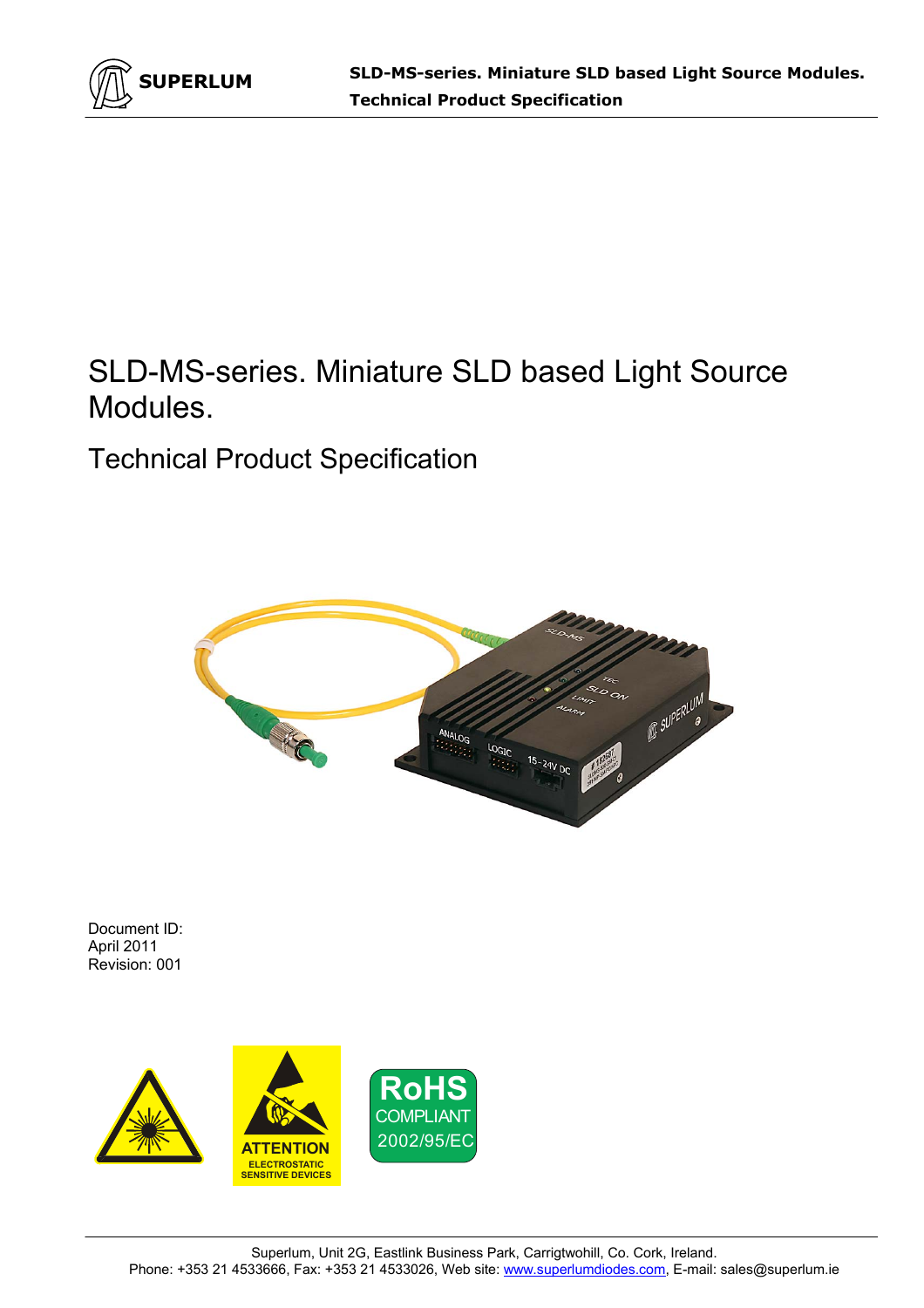

### **Contents**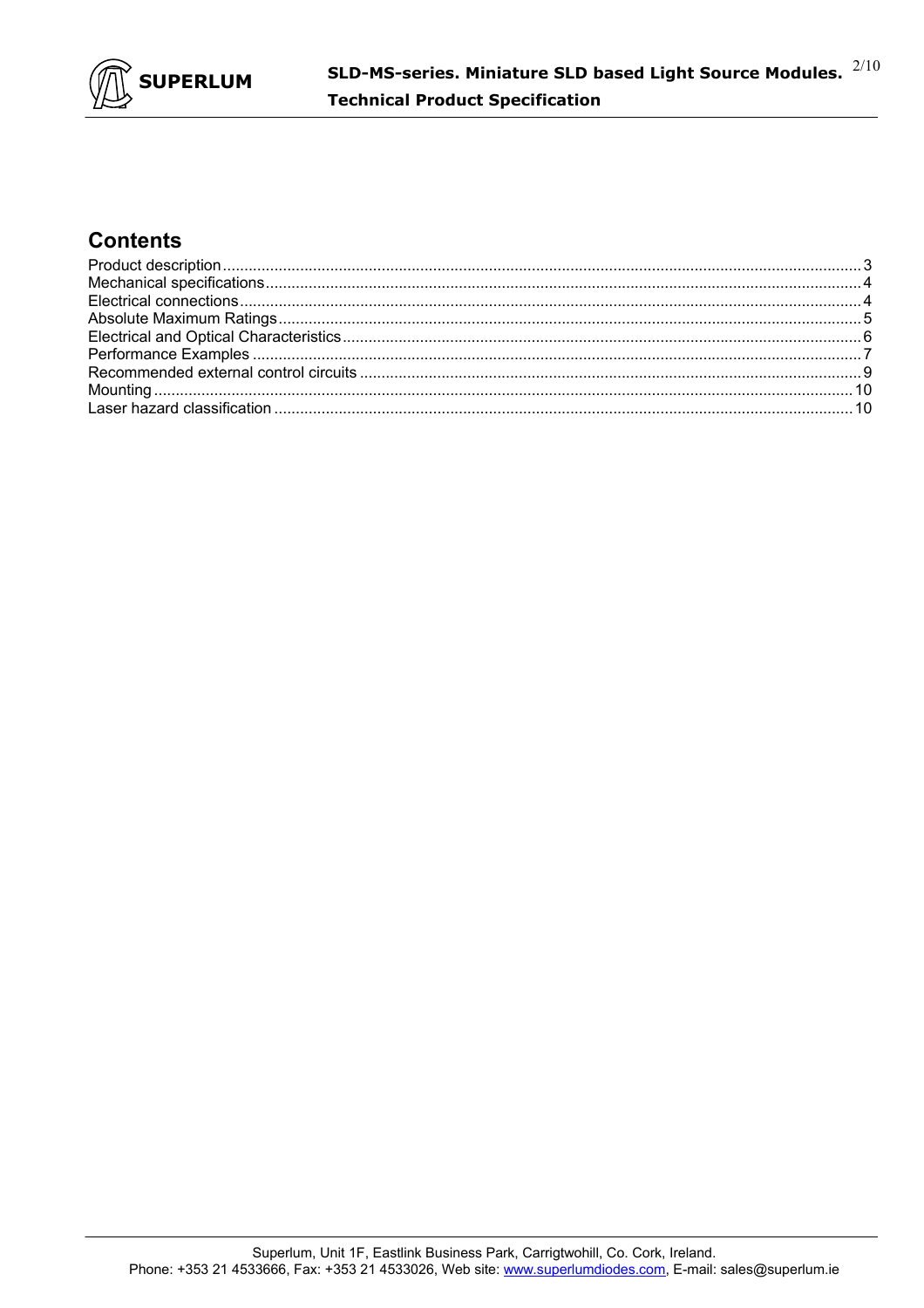

### **Product description**

SLD-MS-series are miniature broadband SM fiber light source modules at different wavelengths in 670-1630 nm spectral range for applications requiring reliable, powerful, stable and low noise SLD light source with a broad and flat spectrum and a short coherence length.

SLD module inside a light source is powered up by a highprecision miniature current and temperature controller. Controller should be supplied by a 15-24 V DC voltage. Low noise internal DC-DC converter protects SLD and controller from possible variation and a short-term instabilities of external DC supply. Controller allows easy control of main SLD parameters via "ANALOG" I/O connector. Monitoring of overall status of a light source is easy possible via "LOGIC" I/O connector. It also provides a number of SLD protection means, including independent limiting of maximum possible SLD drive current. SLD current may be changed either by a built-in potentiometer or by applying analog voltage to corresponding pin of "ANALOG" I/O. In a standard version, SLD may be modulated (ON/OFF) up to 50 kHz. Modulation rate may be extended to 100 kHz upon request. Indicating LEDs on a top cover of a light source allow easy visual control of light source status.

Standard models have FC/APC finished, 50 cm long single mode fiber pigtail. Fiber is protected by 3 mm tube. 900 microns loose tube may be used upon request.

Light source modules must be put onto an appropriate heat sink for getting a widest possible operating temperature range. However, it is also possible to use SLD-MS without heatsinking, although in a limited range of ambient temperatures. Particularly, highest operating temperature without external heatsinking is +40 °C for all models and up to +50 °C for selected models (free air circulation around the package is required).

#### **Applications**

- **Optical Fiber Sensing**
- Optical Coherence Tomography
- Optical Metrology
- **Testing of Optical Components**
- Biomedical Imaging
- Low Coherence Interferometry

#### **Features**

- Easy use  $-$  just apply DC voltage
- Stable optical output
- Different center wavelengths in 670-1630 nm window
- $\blacksquare$  15-24 V DC supply
- **External or internal control of SLD** power
- **Easy control of main SLD** parameters and overall status
- **Independent limiting of SLD drive** current
- **ACC driving mode**
- APC driving mode optional
- Operating temperature
- range −20…+55 °C Fast modulation
- Excellent stability
- Low noise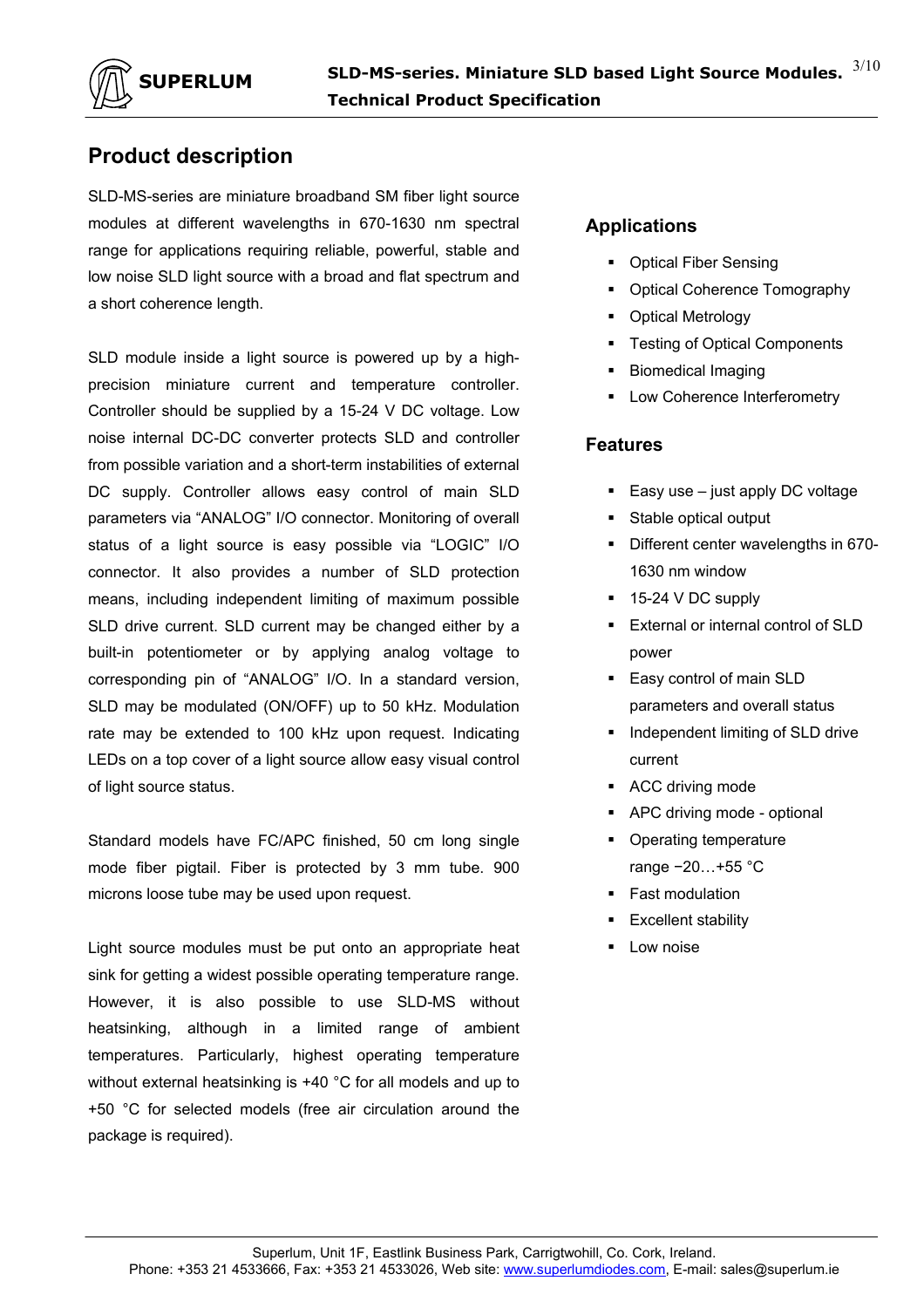

### **Mechanical specifications**

Drawing of a standard SLD-MS light source is presented in Figure 1.



**Figure 1.** Drawing of SLD-MS light source module. All dimensions are in millimeters [inches]. SET – potentiometer for setting SLD drive current/power in "internal mode". LIMIT – potentiometer for setting SLD current limit. "TEC", "SLD ON", "LIMIT", "ALARM" – SLD-MS status LEDs.

# **Electrical connections**

Electrical connections of a standard SLD-MS light source are shown in Figure 2 below. Electrical Inputs/Outputs are described in Table 1 below.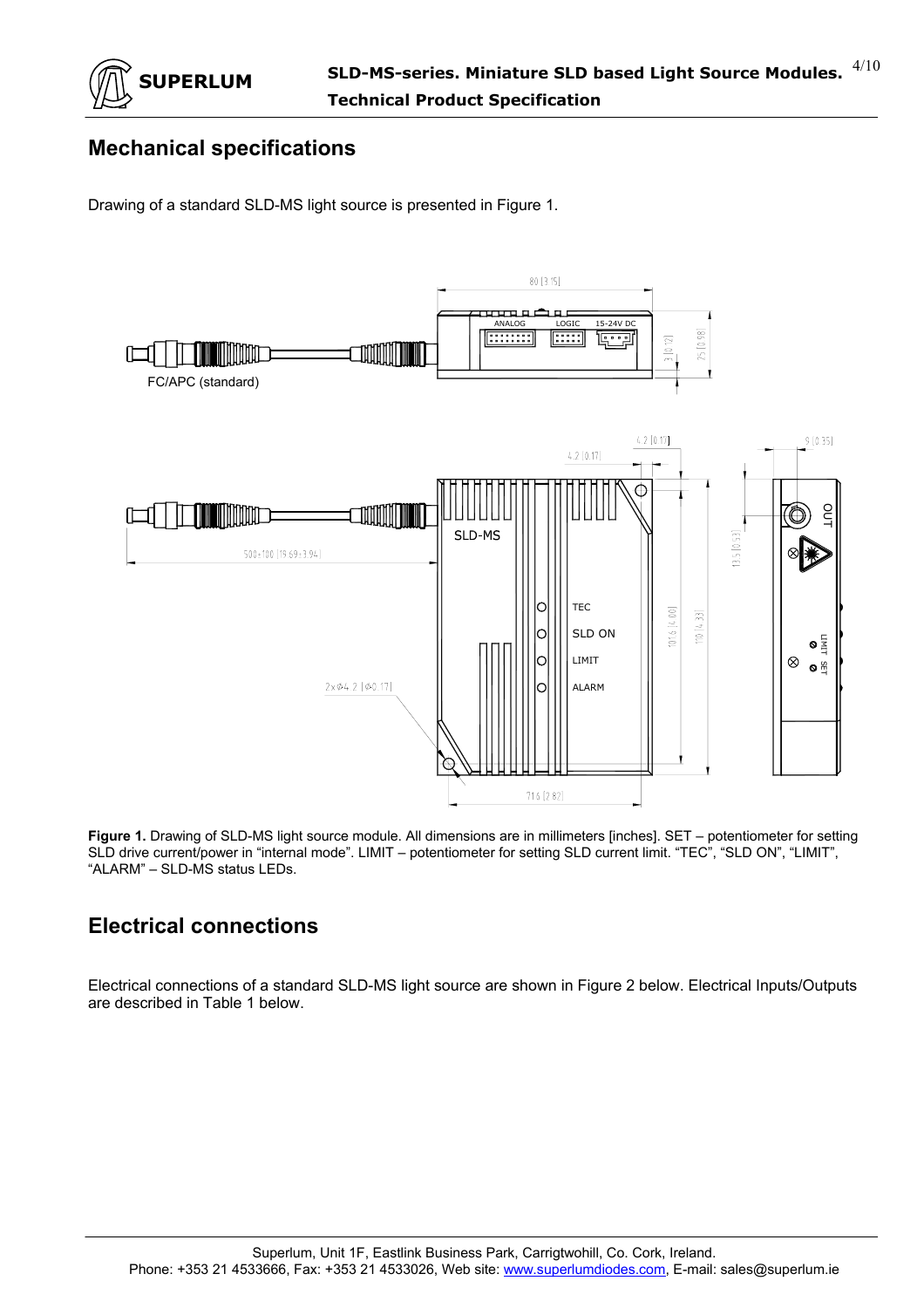

| ANALOG                                                                                       | <b>LOGIC</b>                                         | 15-24V DC                                        |
|----------------------------------------------------------------------------------------------|------------------------------------------------------|--------------------------------------------------|
| 16<br>14<br>12<br>10<br>□<br>□<br>□<br>п<br>п<br>п<br>п<br>о<br>□<br>□<br>□<br>п<br>13<br>15 | 10<br>ŏ<br>□<br>п<br>п<br>П<br>□<br>$\Box$<br>◻<br>п | □                                                |
| 16 PIN MOLEX 87833 1620<br>(counterpart 87568 1693)                                          | 10 PIN MOLEX 87833 1031<br>(counterpart 87568 1073)  | 4 PIN MOLEX 1591 2045<br>(counterpart 5057 9404) |

**Figure 2.** Pin configurations for SLD-MS control ports and power supply connectors.

Detailed description of input/output control and power supply connectors is presented in Table 1 below.

|  | Table 1. Pin function descriptions. |
|--|-------------------------------------|
|  |                                     |

| Pin number                                                                                                          | <b>Name</b>        | <b>IN/OUT</b> | <b>Description/structure</b>                                                                                        |  |  |  |
|---------------------------------------------------------------------------------------------------------------------|--------------------|---------------|---------------------------------------------------------------------------------------------------------------------|--|--|--|
| DC power supply input 4 pins MOLEX 1591 2045                                                                        |                    |               |                                                                                                                     |  |  |  |
|                                                                                                                     |                    |               |                                                                                                                     |  |  |  |
| 1,2                                                                                                                 | $+15+24V$          | IN            | Input DC supply.                                                                                                    |  |  |  |
| 3,4                                                                                                                 | <b>GND</b>         |               | DC supply ground.                                                                                                   |  |  |  |
|                                                                                                                     |                    |               | Attention: DC supply ground, analog ground and case of SLD MS light source module are connected inside SLD MS unit. |  |  |  |
|                                                                                                                     |                    |               |                                                                                                                     |  |  |  |
| 10 pins MOLEX 87833 1031 "LOGIC CONTROL"                                                                            |                    |               |                                                                                                                     |  |  |  |
|                                                                                                                     | <b>STATUS TEC</b>  | <b>OUT</b>    | Open collector. Goes to low impedance state when the SLD                                                            |  |  |  |
|                                                                                                                     |                    |               | temperature setpoint is <b>NOT</b> reached.                                                                         |  |  |  |
| 3                                                                                                                   | <b>STATUS SLD</b>  | <b>OUT</b>    | Open collector. Goes to low impedance state when SLD is ON.                                                         |  |  |  |
| 5                                                                                                                   | <b>STATUS LIM</b>  | <b>OUT</b>    | Open collector. Goes to low impedance state when the SLD current                                                    |  |  |  |
|                                                                                                                     |                    |               | limit is reached.                                                                                                   |  |  |  |
| $\overline{7}$                                                                                                      | SLD ON/OFF         | IN            | SLD ON/OFF; $5 - 15$ V, $\ge 10$ mA, SLD is on if 0 V is applied;                                                   |  |  |  |
|                                                                                                                     |                    |               | 200 $\Omega$ and LED of optocoupler in series.                                                                      |  |  |  |
| 9                                                                                                                   | <b>ALARM</b>       | <b>OUT</b>    | Open collector. Goes to low impedance state in case of system error                                                 |  |  |  |
| 2,4,6,8,10                                                                                                          | <b>LOGIC GND</b>   |               | Logic ground.                                                                                                       |  |  |  |
|                                                                                                                     |                    |               | Attention: It is not recommended to connect logic ground to analog ground as it may result in increased noise.      |  |  |  |
|                                                                                                                     |                    |               |                                                                                                                     |  |  |  |
| 16 pins MOLEX 87833 1620 "ANALOG CONTROL"                                                                           |                    |               |                                                                                                                     |  |  |  |
|                                                                                                                     | +5 V STAB          | <b>OUT</b>    | +5 V indicates that DC power is supplied to SLD MS module; R=10 $\Omega$ .                                          |  |  |  |
| 3                                                                                                                   | <b>SLD I LIMIT</b> | <b>OUT</b>    | Analog output - control of set SLD limit.                                                                           |  |  |  |
| 5                                                                                                                   | <b>REF OUT</b>     | <b>OUT</b>    | Output, reference voltage 4.096 V; R= 50 $\Omega$ .                                                                 |  |  |  |
| 7                                                                                                                   | PD OUT             | <b>OUT</b>    | Backfacet PD monitor, control of PD monitor current.                                                                |  |  |  |
| 9                                                                                                                   | SLD I SET          | IN            | SLD set current (ACC), analog input 0-5 V; 1 MΩ.                                                                    |  |  |  |
| 11                                                                                                                  | <b>SLD I REAL</b>  | <b>OUT</b>    | Analog output, control of real SLD current.                                                                         |  |  |  |
| 13                                                                                                                  | SLD I SETC         | <b>OUT</b>    | Analog output, control of set SLD current.                                                                          |  |  |  |
| 15                                                                                                                  | TEC <sub>1</sub>   | OUT           | Analog output, control of TEC.                                                                                      |  |  |  |
| ANALOG GND<br>2,4,6,8,10,12,14,16<br>Analog ground.                                                                 |                    |               |                                                                                                                     |  |  |  |
| Attention: DC supply ground, analog ground and case of SLD MS light source module are connected inside SLD MS unit. |                    |               |                                                                                                                     |  |  |  |

### **Absolute Maximum Ratings**

Table 2 below presents absolute maximum ratings of SLD-MS light sources.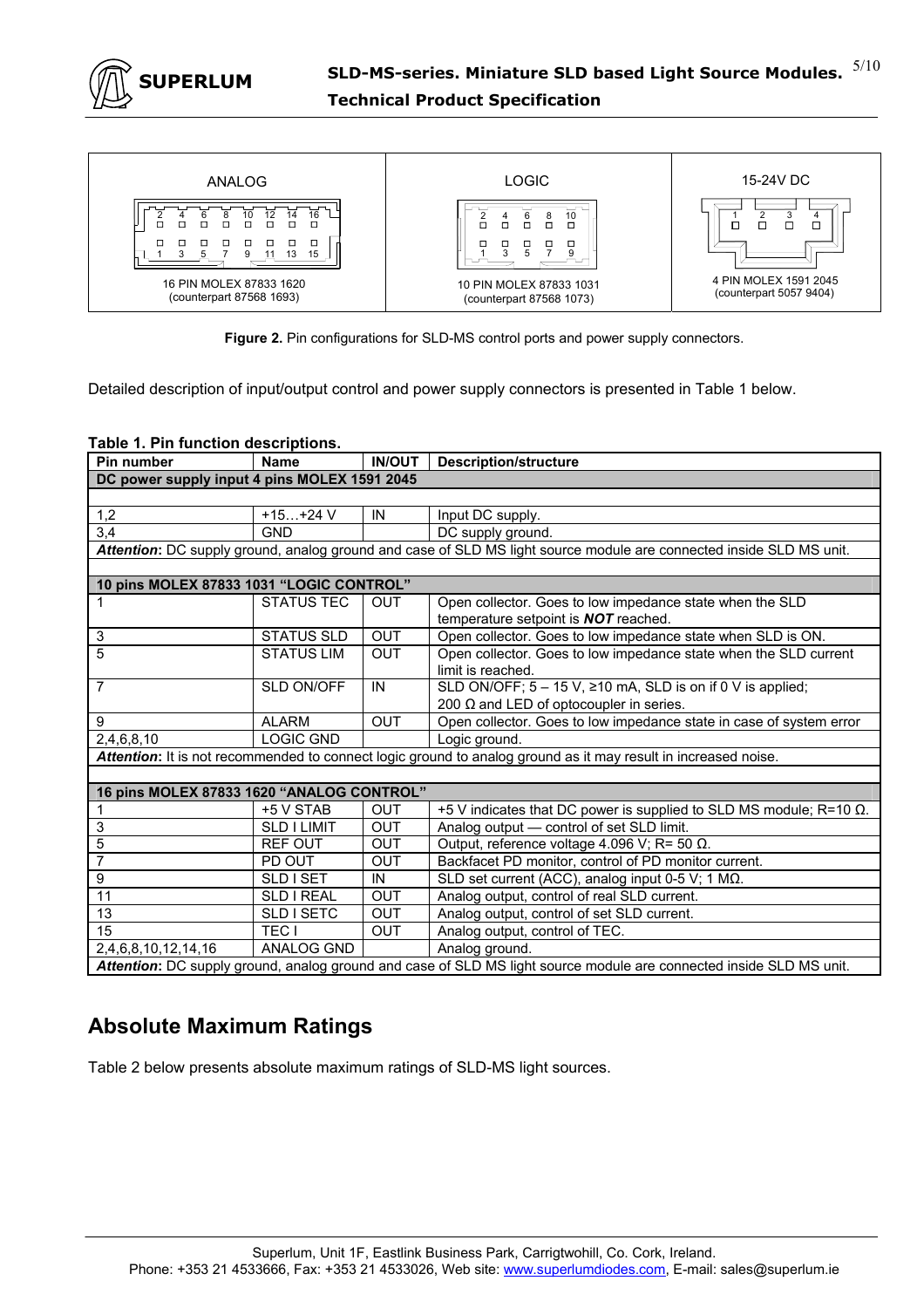

| $\mathbf{r}$ able $\mathbf{z}$ . Absolute maximum ratings $\mathbf{r}$ |                            |                                          |  |  |  |  |
|------------------------------------------------------------------------|----------------------------|------------------------------------------|--|--|--|--|
| <b>Parameter</b>                                                       |                            | Value                                    |  |  |  |  |
| DC supply voltage                                                      |                            | 27 V                                     |  |  |  |  |
| DC supply peak current                                                 |                            | 1 A                                      |  |  |  |  |
| Optical power                                                          |                            | Depends on SLD and pre-set current limit |  |  |  |  |
| Voltages - "ANALOG" I/O                                                | "ANALOG" pin 1             | 4.5 to 5.5 V                             |  |  |  |  |
| Voltages - "ANALOG" I/O                                                | "ANALOG" pins except pin 1 | $-0.3$ to 7 V                            |  |  |  |  |
| Voltages - "LOGIC" I/O                                                 | Pin 7 SLD ON/OFF           | $-5$ to 30 V                             |  |  |  |  |
| Voltages - "LOGIC" I/O                                                 | Open collectors            | 50 V                                     |  |  |  |  |
| Electric current - "Analog" I/O                                        |                            | $10 \text{ mA}$                          |  |  |  |  |
| Electric current - "LOGIC" I/O                                         | Open collectors            | 100 mA                                   |  |  |  |  |
| Electric current - "LOGIC" I/O                                         | Pin 7 SLD ON/OFF           | 30 mA                                    |  |  |  |  |
| Short circuit - "Analog" I/O                                           |                            | 2 s maximum                              |  |  |  |  |
| Operating temperature (case)                                           |                            | $-20$ to $+55$ °C                        |  |  |  |  |
| Storage temperature                                                    |                            | $-40$ to +85 °C                          |  |  |  |  |
| Relative humidity                                                      |                            | 75%                                      |  |  |  |  |

#### **Table 2. Absolute maximum ratings\*.**

\*NOTICE: Stresses beyond those listed under "Absolute Maximum Ratings" may cause permanent damage to the device. This is a stress rating only and functional operation of the device at these or any other conditions beyond those indicated in the operational sections of this specification is not implied. Exposure to absolute maximum rating conditions for extended periods may affect device reliability.

#### **Electrical and Optical Characteristics**

Optical parameters of SLD-MS light sources are determined by SLD module used. Optical characteristics of standard models are shown in Table 3 below. Corresponding SLD P/N is referred in the last column. Typical examples of output spectrum are available in the chapter "Performance examples" below. More examples, including coherence functions, may be checked by checking the ratings of corresponding SLD module at http://www.superlumdiodes.com/slds\_overview.htm. **Note that any SM-fiber coupled temperature controlled SLD of Superlum may be used in SLD-MS if SLD current does not exceed 250 mA.** 

| <b>Model number</b>                                                                                              | Power,<br>mW     | Wavelength,<br>nm | <b>Spectrum</b><br>width, nm | Ripple,<br>% | <b>Based on SLD-</b> |  |
|------------------------------------------------------------------------------------------------------------------|------------------|-------------------|------------------------------|--------------|----------------------|--|
| SLD-MS-261-MP-SM                                                                                                 | 1.0              | $680 \pm 10$      | $\geq 8$                     | $\leq 5$     | SLD-261-MP2          |  |
| SLD-MS-381-MP-SM-795                                                                                             | 2.0              | $795 \pm 5$       | $\geq 15$                    | $\leq$ 2     | SLD-381-MP at 795 nm |  |
| SLD-MS-381-MP-SM-830                                                                                             | 2.0              | $830 \pm 10$      | $\geq 15$                    | $\leq$ 2     | SLD-381-MP at 830 nm |  |
| SLD-MS-381-MP-SM-850                                                                                             | 2.0              | $850 \pm 10$      | $\geq 15$                    | $\leq$ 2     | SLD-381-MP at 850 nm |  |
| SLD-MS-371-MP-SM                                                                                                 | 2.0 min.         | $840 \pm 10$      | $\geq 45$                    | $\leq$ 2     | <b>SLD-371-MP</b>    |  |
| SLD-MS-351-MP-SM                                                                                                 | 2.0 min.         | $845 \pm 10$      | $\geq 60$                    | $\leq$ 2     | <b>SLD-351-MP</b>    |  |
| SLD-MS-571-MP-SM                                                                                                 | 1.0              | $1270 \pm 10$     | $\geq 60$                    | $\leq 5$     | <b>SLD-571-MP</b>    |  |
| SLD-MS-761-MP-SM-1520                                                                                            | 1.0              | $1520 \pm 10$     | $\geq 60$                    | $\leq 5$     | SLD-761-MP-1520      |  |
| SLD-MS-761-MP-SM-1620                                                                                            | 1.0              | $1620 \pm 10$     | $\geq 45$                    | $\leq 5$     | SLD-761-MP-1620      |  |
|                                                                                                                  |                  |                   |                              |              |                      |  |
| Other parameters - all models                                                                                    |                  |                   |                              |              |                      |  |
| Better than $\pm 2000$ ppm after 0.5 h warming-up at $+25\pm0.1$ °C case temp<br>Long-term power stability (8 h) |                  |                   |                              |              |                      |  |
| 50 kHz; optional up to 100 kHz (TTL ON/OFF)<br>Modulation rate                                                   |                  |                   |                              |              |                      |  |
| Weight                                                                                                           | 260 <sub>g</sub> |                   |                              |              |                      |  |

#### **Table 3. Standard models of SLD-MS light sources – optical performance parameters.**

Electrical parameters are described in Table 4 below. Scaling coefficients of control outputs are described in Table 5 below.

#### **Table 4. Electrical parameters of SLD-MS sources.**

| <b>Parameter</b>           | <b>Note</b> | Min.                     | Typ. | Max. | Unit |
|----------------------------|-------------|--------------------------|------|------|------|
| DC supply voltage *        |             | 15                       | 18   | 24   |      |
| DC supply current**        |             | -                        | -    | 0.:  |      |
| DC supply peak current***  |             | $\overline{\phantom{0}}$ | -    | 1.0  |      |
| SLD ON/OFF via "LOGIC" I/O | 10 mA min.  | 4.0                      | 5.0  | 15.0 |      |

Superlum, Unit 1F, Eastlink Business Park, Carrigtwohill, Co. Cork, Ireland. Phone: +353 21 4533666, Fax: +353 21 4533026, Web site: www.superlumdiodes.com, E-mail: sales@superlum.ie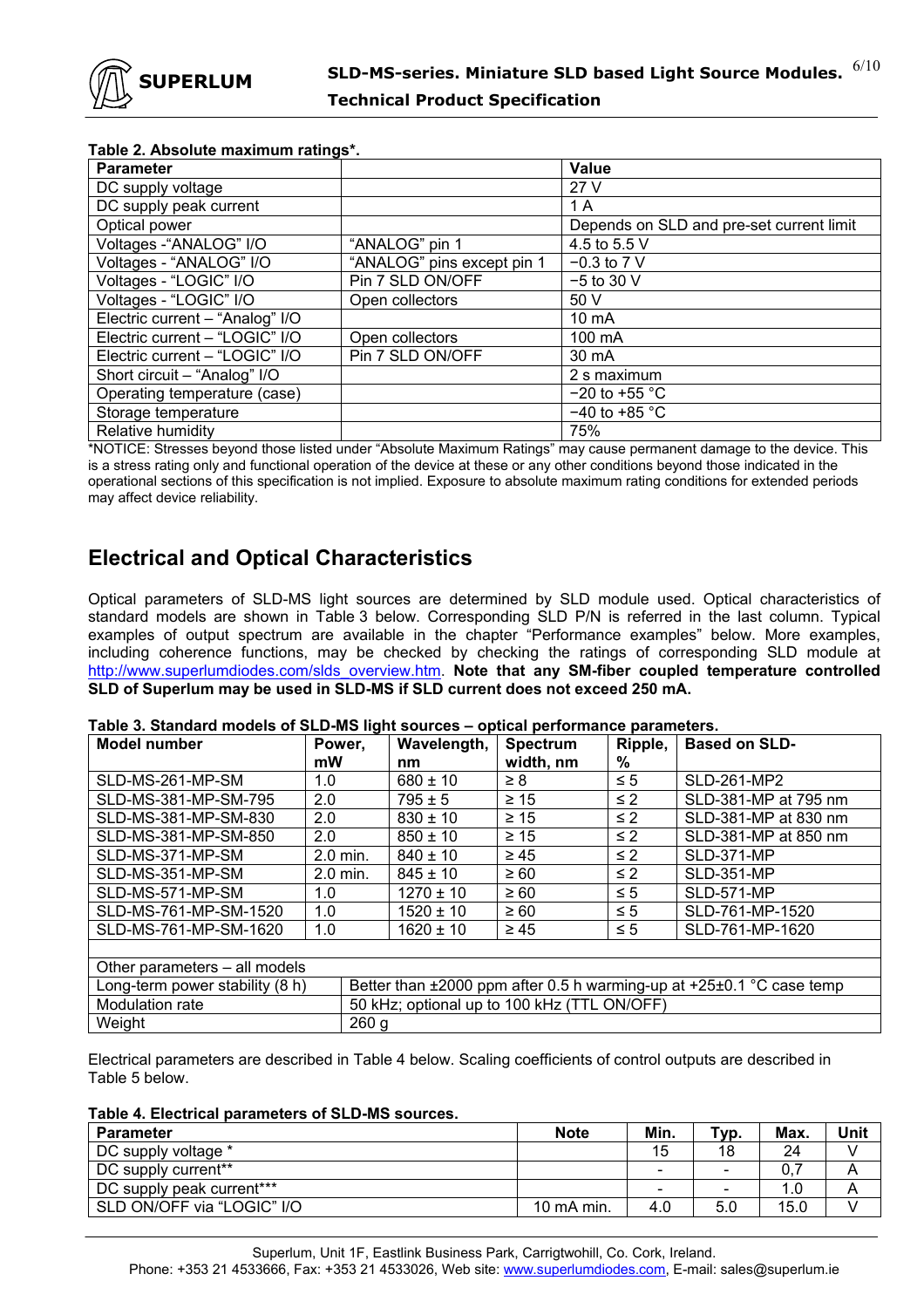

#### **Technical Product Specification**

| SLD drive current set via "ANALOG" I/O (input)            | ACC mode   | 0.0   |       | 4.0   |               |
|-----------------------------------------------------------|------------|-------|-------|-------|---------------|
| ANALOG I/O - control of set value of SLD current          |            | 0.0   |       | 4.0   |               |
| ANALOG I/O - real SLD current control (output)            |            | 0.0   |       | 0.4   |               |
| ANALOG I/O - SLD current limit control (output)           |            | 0.0   |       | 4     |               |
| ANALOG I/O - TEC current control (output)                 |            | 0.0   |       | 1.5   |               |
| ANALOG I/O - control of real PD monitor current (output)  |            | 0.0   |       | 4.0   |               |
| ANALOG I/O - Reference voltage for control of SLD current | 10 mA max. | 4.091 | 4.096 | 4.100 | $\mathcal{U}$ |
| ANALOG I/O - 5 V DC output                                | 10 mA max. | 4.9   | 5.0   | 5.1   |               |

\* Recommended voltage is 18 V DC.

Different SLDs with different SLD drive current and heat generation may be used in SLD-MS light source modules. 0.7 A maximum current of DC power supplied is required to get stable performance over widest possible range of ambient temperatures when SLD drive current is around 250 mA. Less powerful DC power supplies may be used in case of lower SLD drive currents. 0.3 A is typically required if SLD drive current does not exceed 150 mA, and 0.5 A is typically required for SLDs with drive current around 200 mA.

\*\*\* Short-term peak current to assure rapid switching-on at temperature extremes.

#### **Table 5. Detailed description of analog outputs ("ANALOG" I/O connector)**

| PIN & name         | <b>Description</b>       | <b>Scale</b>    | Voltage     | <b>Note</b> |
|--------------------|--------------------------|-----------------|-------------|-------------|
| Pin 1, +5 V STAB   | +5V DC output            | $\qquad \qquad$ | .5 V        | $± 2\%$     |
| Pin 3, SLD I LIMIT | SLD current limit        | $1 V = 100 mA$  | $0 - 4V$    |             |
| Pin 5, REF OUT     | Reference output voltage |                 | 4.096 V     | ± 0.5%      |
| Pin 7, PD OUT      | PD monitor photocurrent  | $1 V=1 mA$      | $0 - 4$ V   |             |
| Pin 11, SLD I REAL | Real current through SLD | $1 mV = 1 mA$   | $0 - 0.4 V$ |             |
| Pin 13, SLD I SETC | Set SLD current (ACC)    | $1 V = 100 mA$  | $0 - 4 V$   |             |
| Pin 15, TEC I      | <b>TEC</b> current       | $1 V = 1 A$     | $0 - 1.5$ V |             |

### **Performance Examples**

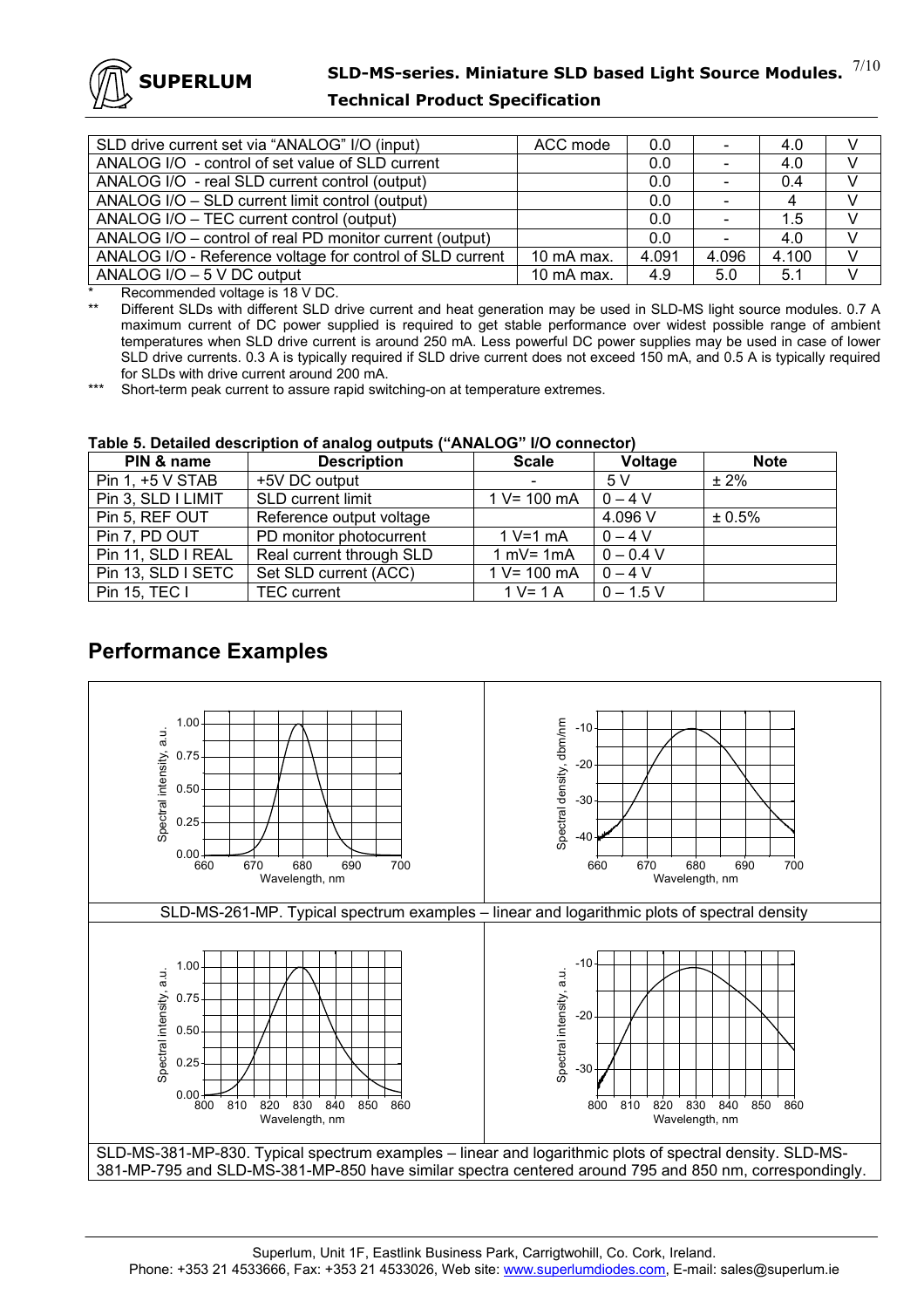

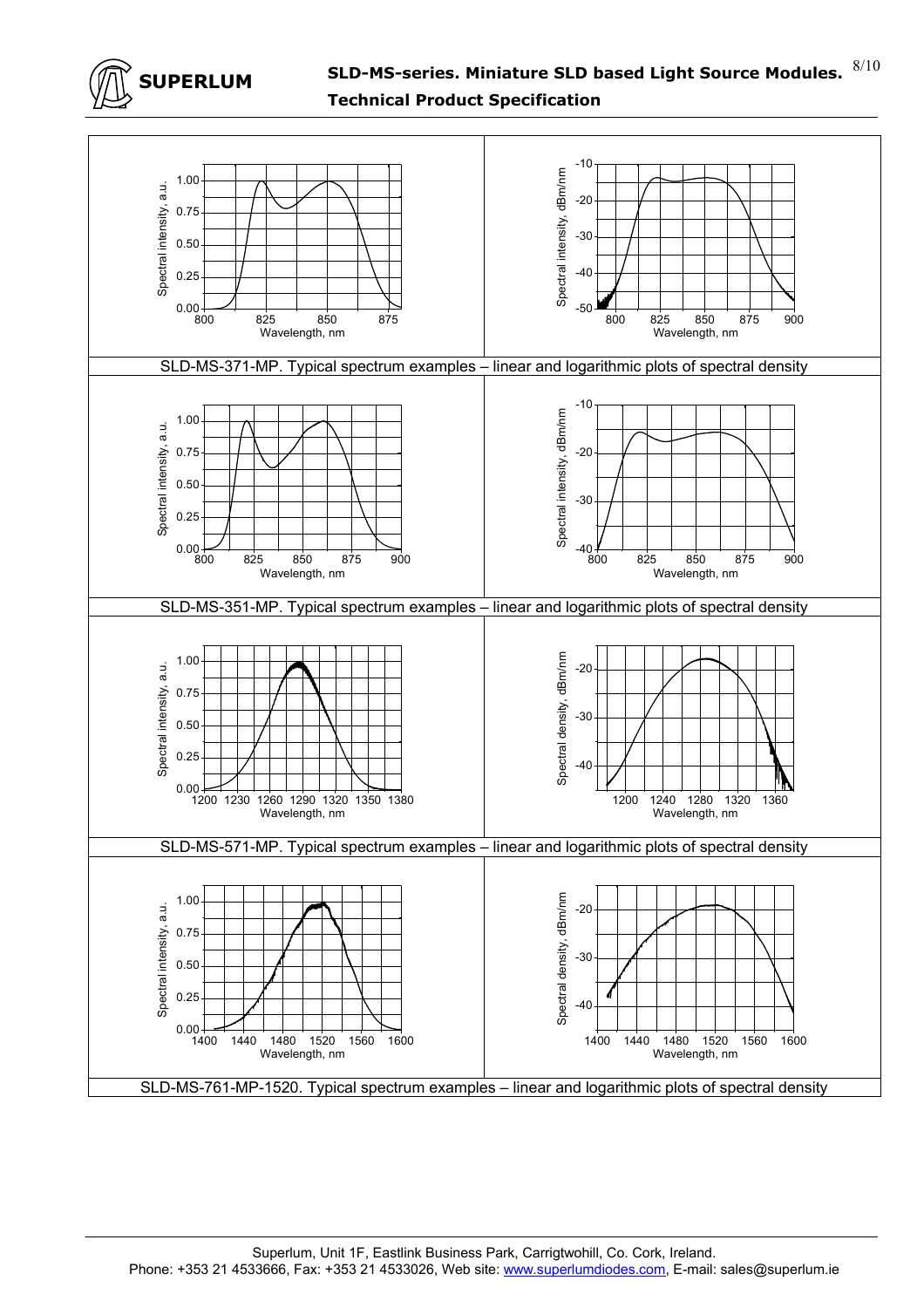



# **Recommended external control circuits**

Standard SLD-MS sources are set to ACC mode and "internal" SLD control, unless other settings are not agreed upon by related documents. It is only necessary to apply DC voltage to get them up and running in this case. SLD drive current and current limit are pre-set at Superlum to ensure optical parameters as specified in Table 3 above. Note that it is recommended to use remote SLD switching on and off as suggested by the circuit diagram shown in Figure 3 below. This allows faster warm-up after DC voltage is applied for the first time, and minimizes SLD switchon time. It is also recommended to use external control of SLD-MS status as suggested by the diagram shown in Figure 4.